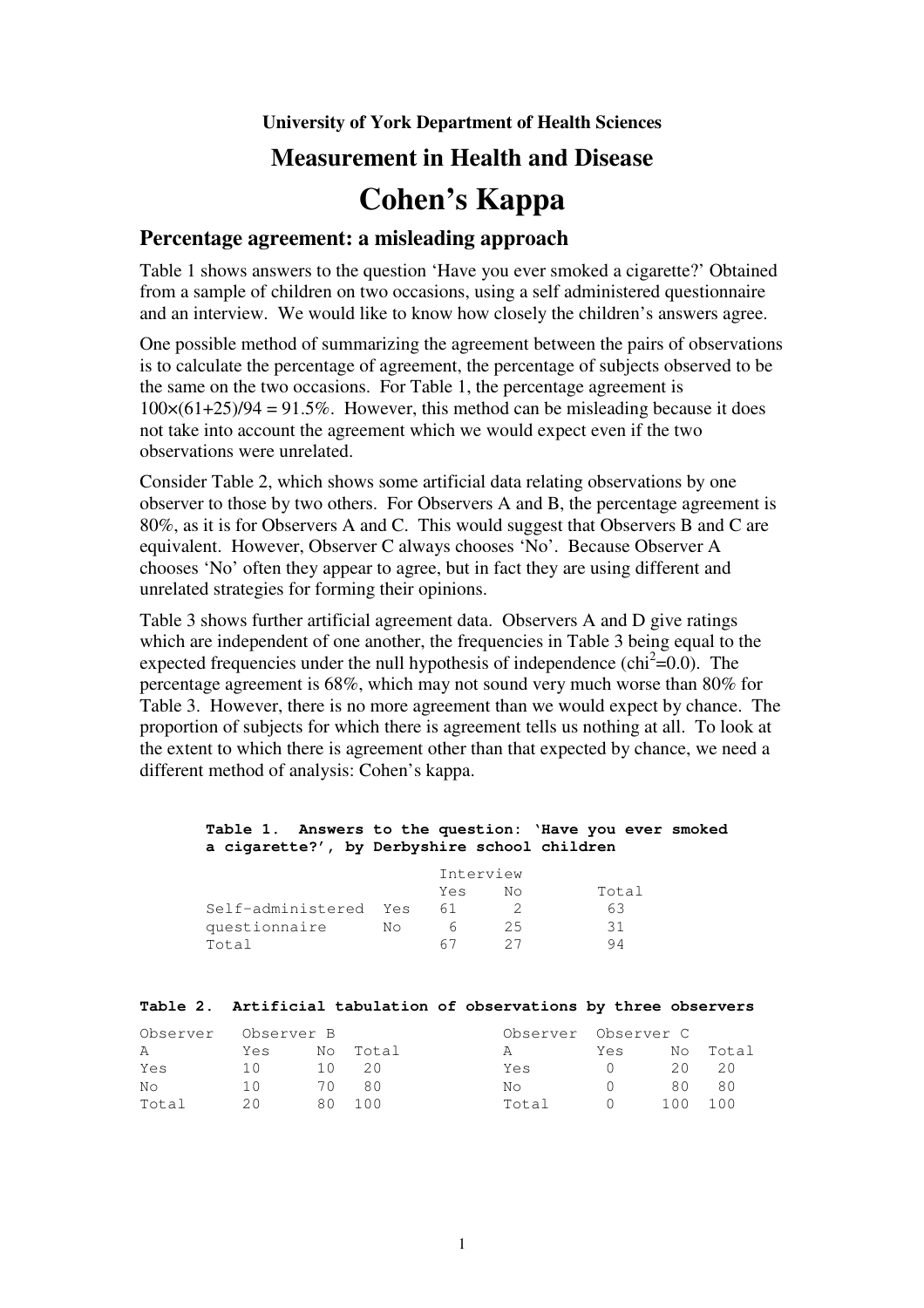#### **Table 3. Artificial tabulation of observations by two observers**

| Observer |     | Observer D |       |  |  |
|----------|-----|------------|-------|--|--|
|          | Yes | Nο         | Total |  |  |
| Yes      |     | 16         | 20    |  |  |
| Nο       | 16  | 64         | RΛ    |  |  |
| Total    | 20  | яn         | 100   |  |  |

Percentage agreement is widely used, but may be highly misleading. For example, Barrett *et al.* (1990) reviewed the appropriateness of caesarean section in a group of cases, all of whom had had a section due to of fetal distress. They quoted the percentage agreement between each pair of observers in their panel. These varied from 60% to 82.5%. If they made their decisions at random, with an equal probability for 'appropriate' and 'inappropriate', the expected agreement would be 50%. If they tended to rate a greater proportion as 'appropriate' this would be higher, e.g. if they rated 80% 'appropriate' the agreement expected by chance would be  $68\%$  (0.8×0.8 +  $0.2 \times 0.2 = 0.68$ . As noted by Esmail and Bland (1990), in the absence of the percentage classified as 'appropriate' we cannot tell whether their ratings had any validity at all.

### **Cohen's kappa**

Cohen's kappa (Cohen 1960) was introduced as a measure of agreement which avoids the problems described above by adjusting the observed proportional agreement to take account of the amount of agreement which would be expected by chance. First we calculate the proportion of units where there is agreement, *p*, and the proportion of units which would be expected to agree by chance, *pe*. The expected numbers agreeing are found as in chi-squared tests, by row total times column total divided by grand total. For Table 1, for example, we get

$$
p = (61 + 25)/94 = 0.915
$$

and

$$
p_e = \frac{(63 \times 67)/94 + (31 \times 27)/94}{94} = 0.572
$$

Cohen's kappa  $(k)$  is then defined by

$$
\kappa = \frac{p - p_e}{1 - p_e}
$$

For Table 1 we get:

$$
\kappa = \frac{0.915 - 0.572}{1 - 0.572} = 0.801
$$

Cohen's kappa is thus the agreement adjusted for that expected by chance. It is the amount by which the observed agreement exceeds that expected by chance alone, divided by the maximum which this difference could be.

Kappa distinguishes between the tables of Tables 2 and 3 very well. For Observers A and B  $\kappa = 0.37$ , whereas for Observers A and C  $\kappa = 0.00$ , as it does for Observers A and D.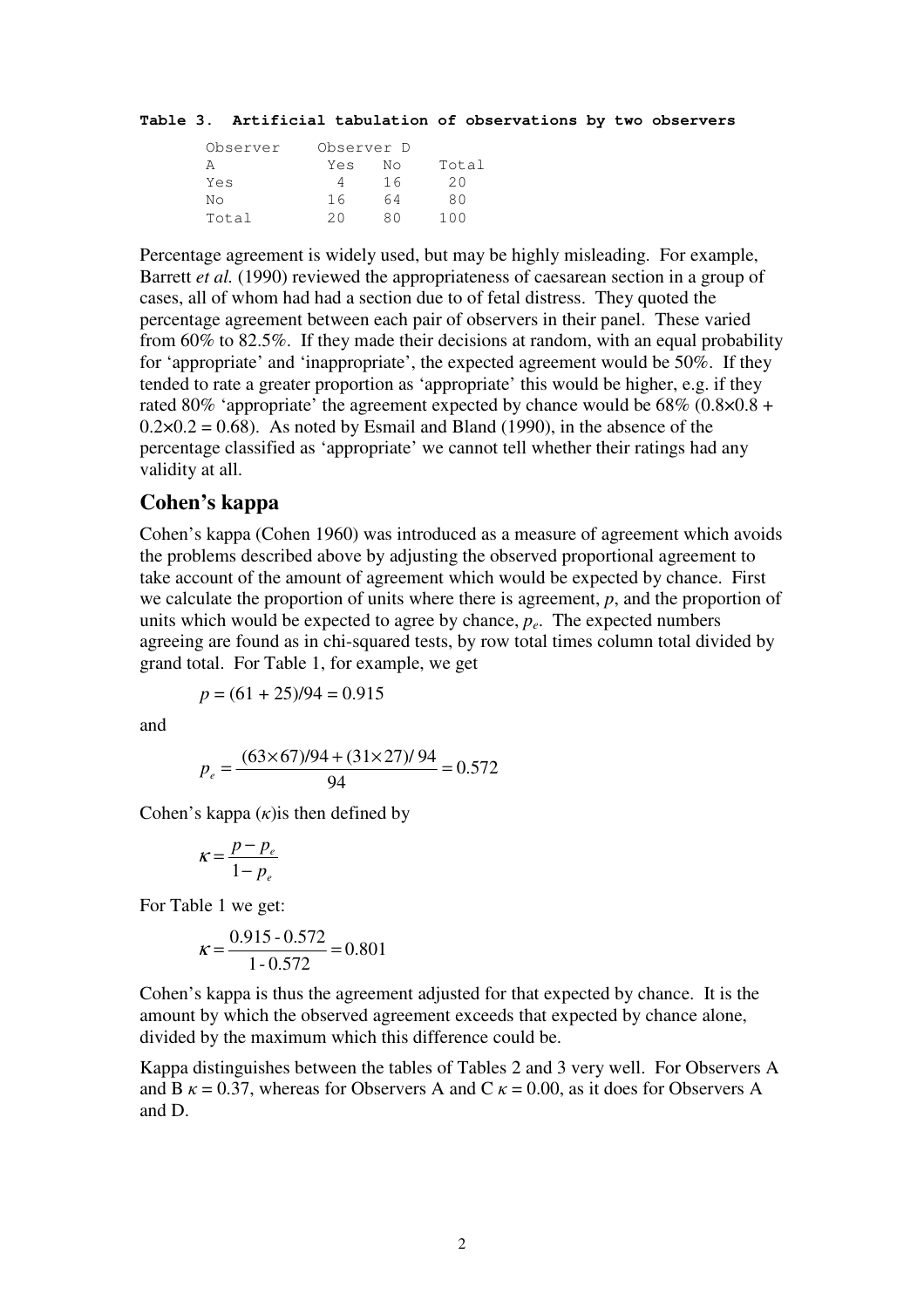**Table 4. Answers to a question about cough during day or at night during past two weeks**

|                          |     | Interview |    |               |       |
|--------------------------|-----|-----------|----|---------------|-------|
|                          |     | Yes       |    | No Don't know | Total |
| Self-                    | Yes | 12        |    |               | 18    |
| administered             | N٥  | 12        | 56 |               | 68    |
| questionnaire Don't Know |     | $\prec$   |    |               |       |
| Total                    |     |           |    |               |       |

**Table 5. The data of Table 4, combining the 'No' and 'Don't know' categories**

|                       |       | Interview |                 |    |
|-----------------------|-------|-----------|-----------------|----|
|                       |       |           | Yes No/DK Total |    |
| Self-administered Yes |       | 12        |                 | 18 |
| questionnaire         | No/DK | -1.5      | 61              | 76 |
|                       | Total | - 27      | 67              | 94 |

We will have perfect agreement when all agree so  $p = 1$ . For perfect agreement  $\kappa = 1$ . We may have no agreement in the sense of no relationship, when  $p = p_e$  and so  $\kappa = 0$ . We may also have no agreement when there is an inverse relationship. In Table 1, this would be if children who said no the first time said yes the second and vice versa. We have  $p < p_e$  and so  $\kappa < 0$ . The lowest possible value for  $\kappa$  is  $-p_e/(1-p_e)$ , so depending on  $p_e$ ,  $\kappa$  may take any negative value. Thus  $\kappa$  is not like a correlation coefficient, lying between −1 and +1. Only values between 0 and 1 have any useful meaning. As Fleiss showed, kappa is a form of intra-class correlation coefficient.

Note that kappa is always less than the proportion agreeing, *p*. You could just trust me, or we can see this mathematically because:

$$
p - \kappa = p - \frac{p - p_e}{1 - p_e}
$$
  
=  $\frac{p(1 - p_e) - (p - p_e)}{1 - p_e}$   
=  $\frac{p - pp_e - p + p_e}{1 - p_e}$   
=  $\frac{p_e - pp_e}{1 - p_e}$   
=  $\frac{p_e(1 - p)}{1 - p_e}$ 

and this must be greater than 0 because  $p_e$ , 1− $p$ , and 1− $p_e$  are all greater than 0. Hence  $p$  must be greater than  $\kappa$ .

### **Several categories**

Now consider a second example. Tables 4 and 5 show answers to a question about respiratory symptoms. Table 4 shows three categories, 'yes', 'no' and 'don't know', and Table 5 shows two categories, 'no' and 'don't know' being combined into a 'negative' group. For Table 4,  $p = 0.73$ ,  $p_e = 0.55$ ,  $\kappa = 0.41$ . For Table 5,  $p = 0.78$ ,  $p_e = 0.63$ ,  $\kappa = 0.39$ .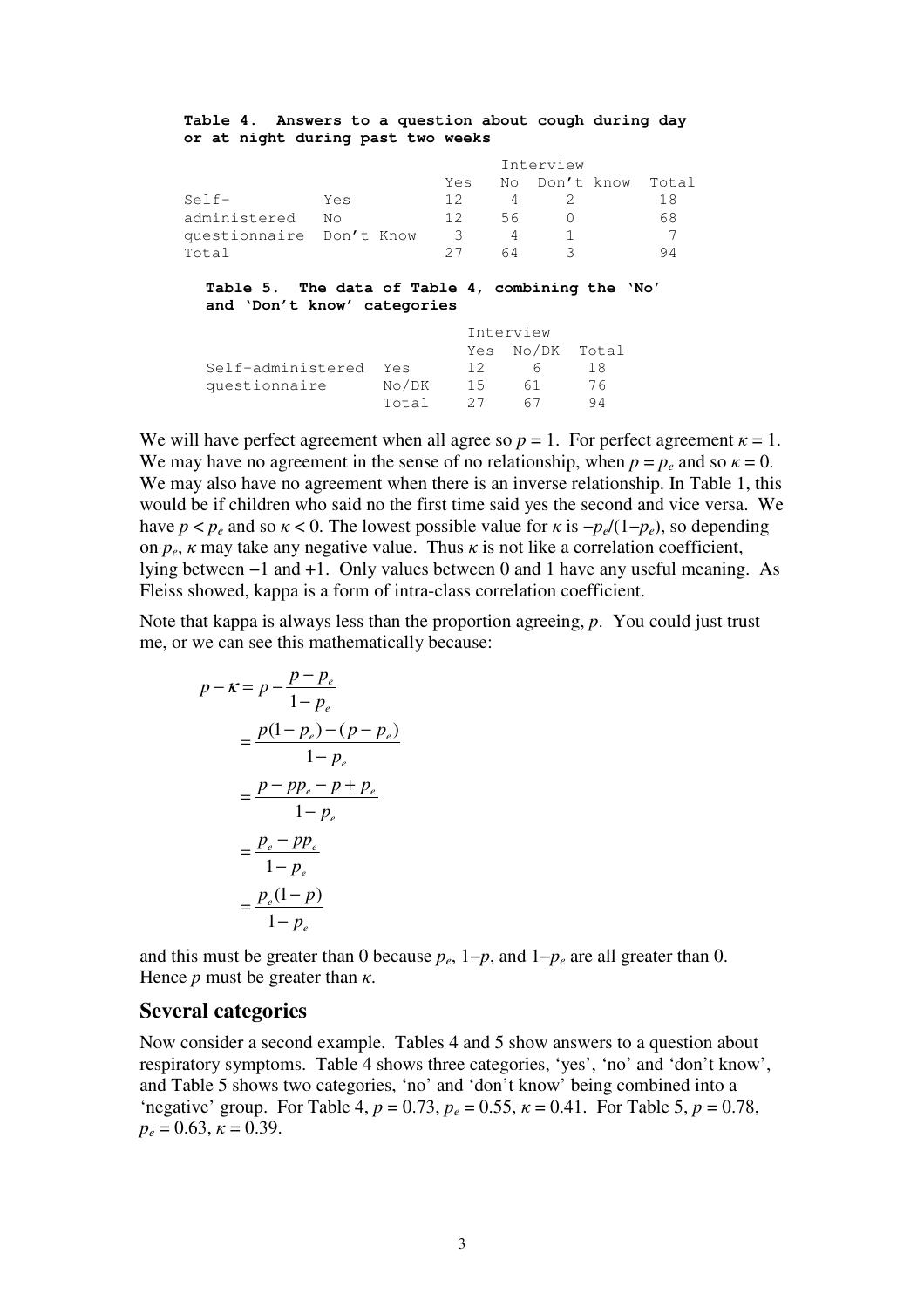#### **Table 6. Physical health of 366 subjects as judged by a health visitor and the subject's general practitioner, expected frequencies in parentheses (data from Lea MacDonald)**

| General      |    |        |    | Health Visitor                                |     |           |           |       |
|--------------|----|--------|----|-----------------------------------------------|-----|-----------|-----------|-------|
| Practitioner |    | Poor   |    | Fair                                          |     | Good      | Excellent | Total |
| Poor         |    | 2(1.1) |    | 12(5.5)                                       |     | 8(11.4)   | 0(4.1)    | 22    |
| Fair         |    | 9(4.1) |    | 35(23.4)                                      |     | 43 (48.8) | 7 (17.7)  | 94    |
| Good         |    | 4(8.0) |    | 36 (45.5)                                     |     | 103(95.0) | 40 (34.5) | 183   |
| Excellent    |    | 1(2.9) |    | 8 (16.7)                                      |     | 36 (36.8) | 22(12.6)  | 67    |
| Total        | 16 |        | 91 |                                               | 190 |           | 69        | 366   |
|              |    |        |    | $p = 0.443$ , $p_e = 0.361$ , $\kappa = 0.13$ |     |           |           |       |

#### **Table 7. Kappa statistics for a series of questions asked self-administered and at interview**

| Morning cough, two weeks            | 0.62 |
|-------------------------------------|------|
| Day or night cough, two weeks       | 0.41 |
| Morning cough, since Christmas      | 0.24 |
| Day or night cough, since Christmas | 0.10 |
| Ever smoked                         | 0.80 |
| Smokes now                          | 0.82 |

#### **Table 8. Interpretation of kappa, after Landis and Koch (1977)**

| Value of kappa Strength of agreement |
|--------------------------------------|
| Poor                                 |
| Fair                                 |
| Moderate                             |
| Good                                 |
| Very good                            |
|                                      |

The proportion agreeing, *p*, increases when we combine the 'no' and 'don't know' categories, but so does the expected proportion agreeing  $p_e$ . Hence  $\kappa$  does not necessarily increase because the proportion agreeing increased. Whether it does so depends on the relationship between the categories. When the probability that an incorrect judgment will be in a given category does not depend on the true category, kappa tends to go down when categories are combined. When categories are ordered, so that incorrect judgments tend to be in the categories on either side of the truth, and adjacent categories are combined, kappa tends to increase.

For example, Table 6 shows the agreement between two ratings of physical health, obtained from a sample of mainly elderly stoma patients. The analysis was carried out to see whether self reports could be used in surveys. For these data,  $\kappa = 0.13$ . If we combine the categories 'poor' and 'fair' we get  $\kappa = 0.19$ . If we then combine categories 'good' and 'excellent' we get  $\kappa = 0.31$ . Thus kappa increases as we combine adjoining categories. Data with ordered categories are better analysed using weighted kappa, described below.

# **Interpretation of kappa**

A use of kappa is illustrated by Table 7, which shows kappa for six questions asked in a self administered questionnaire and an interview. The kappa values show a clear structure to the questions. The questions on smoking have clearly better agreement than the respiratory questions. Among the latter, the recent period is more consistently answered than the time since Christmas, and morning cough is more consistently than day or night cough. Here the kappa statistics are quite informative.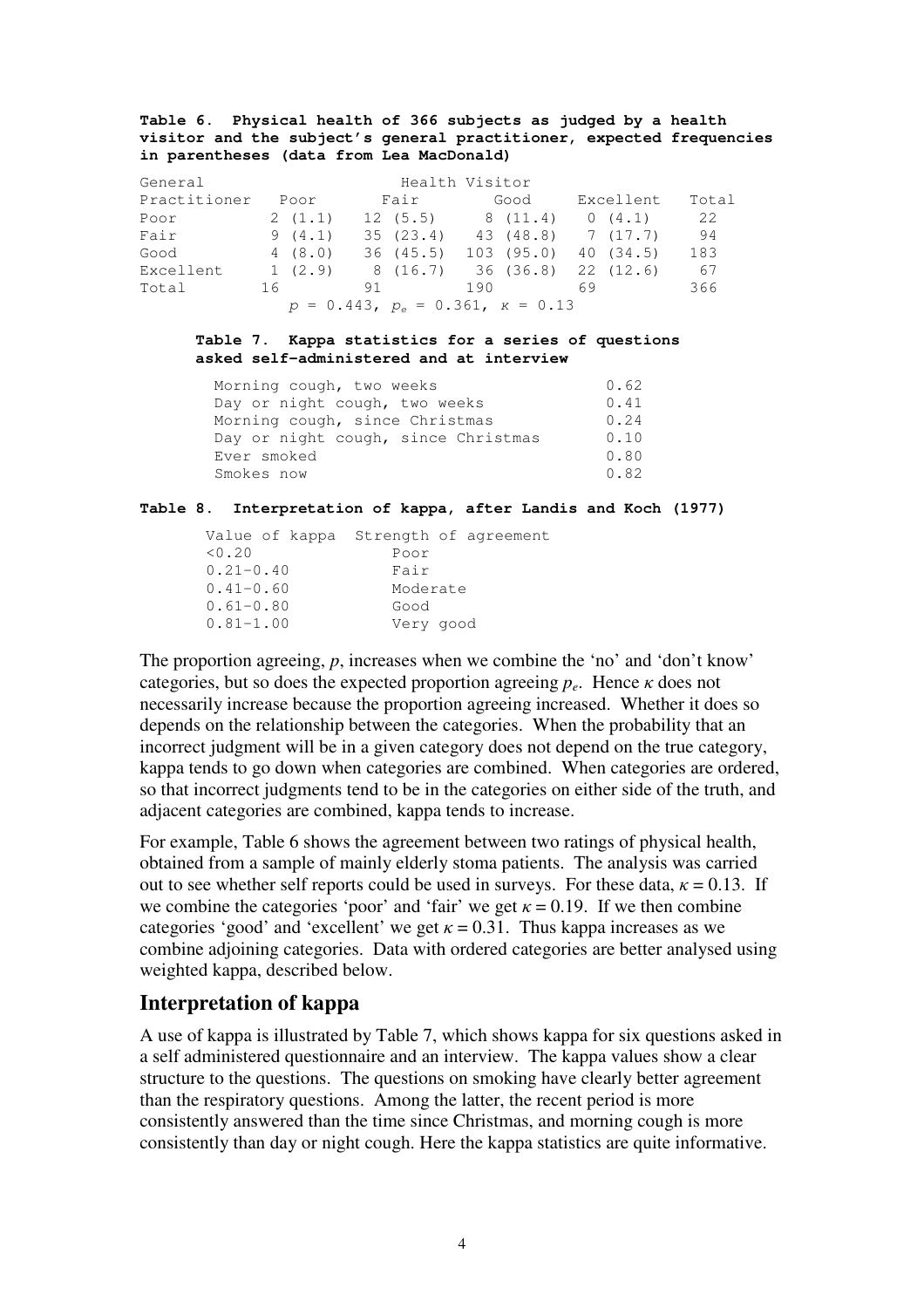How large should kappa be to indicate good agreement? This is a difficult question, as what constitutes good agreement will depend on the use to which the assessment will be put. Kappa is not easy to interpret in terms of the precision of a single observation. The problem is the same as arises with correlation coefficients for measurement error in continuous data. Table 8 gives guidelines for its interpretation, slightly adapted from Landis and Koch (1977). This is only a guide, and does not help much when we are interested in the clinical meaning of an assessment.

## **Standard error and confidence interval for**

The standard error of  $\kappa$  is given by

$$
SE(\kappa) = \sqrt{\frac{p(1-p)}{n(1-p_e)^2}}
$$

where *n* is the number of subjects. The 95% confidence interval for  $\kappa$  is  $\kappa$ –1.96×SE( $\kappa$ ) to  $\kappa$ +1.96×SE( $\kappa$ ) as  $\kappa$  is approximately Normally Distributed, provided *np* and  $n(1-p)$  are large enough, say greater than five. For the first example:

SE(
$$
\kappa
$$
) =  $\sqrt{\frac{p(1-p)}{n(1-p_e)^2}} = \sqrt{\frac{0.915 \times (1-0.915)}{94 \times (1-0.572)^2}} = 0.067$ 

For the 95% confidence interval we have: 0.801**-**1.96×0.067 to 0.801+1.96×0.067  $= 0.67$  to 0.93.

We can also carry out a significance test of the null hypothesis of no agreement. The null hypothesis is that in the population  $\kappa = 0$ , or  $p = p_e$ . This affects the standard error of kappa because the standard error depends on *p*, in the same way that it does when comparing two proportions (Bland, 2000, p 145-7). Under the null hypothesis *p* can be replaced by  $p_e$  in the standard error formula:

$$
SE(\kappa) = \sqrt{\frac{p(1-p)}{n(1-p_e)^2}} = \sqrt{\frac{p_e(1-p_e)}{n(1-p_e)^2}} = \sqrt{\frac{p_e}{n(1-p_e)}}
$$

If the null hypothesis were true  $\kappa / SE(\kappa)$  would be from a Standard Normal Distribution. For the example,  $\kappa / SE(\kappa) = 6.71$ , P < 0.0001. This test is one tailed, as zero and all negative values of  $\kappa$  mean no agreement. Because the confidence interval and the significance test use different standard errors, it is possible to get a significant difference when the confidence interval contains zero. In this case there is evidence of some agreement, but kappa is poorly estimated.

## **Problems with kappa**

There are problems in the interpretation of kappa. Kappa depends on the proportions of subjects who have true values in each category. To show this, suppose we have two categories, and the proportion in the first category is  $p_1$ . The probability that an observer is correct is *q*, and we shall assume that the probability of a correct assessment is unrelated to the subject's true status. This is a very strong assumption, but it makes the demonstration easier. We have observations by two observers on a group of subjects. Observers will agree if they are both right, which happens with probability *q*×*q*, and if they are both wrong, which has probability  $(1-q)\times(1-q)$ . Then the proportion of pairs of observations which agree is  $p = q^2 + (1-q)^2$ . The proportion of subjects judged to be in category one by an observer will be  $p_1q + (1-p_1)(1-q)$ ,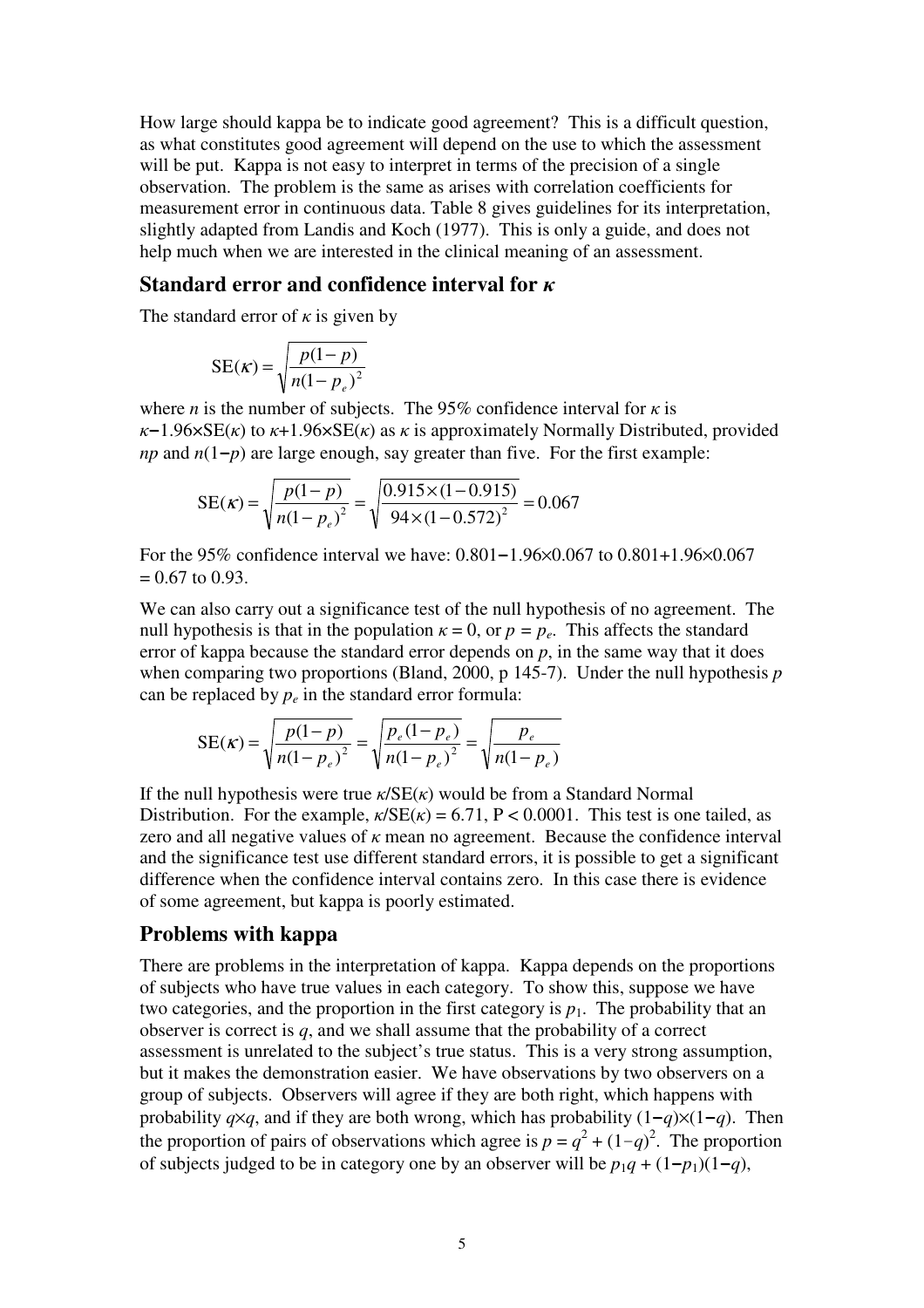

Figure 1. Predicted kappa for two categories, 'yes' and 'no', by probability of a 'yes' and probability observer will be correct. The verbal categories of Landis and Koch are shown.

i.e. the proportion truly in category one times the probability that the observer is right plus the proportion truly in category two times the probability that the observer will be wrong. Similarly, the proportion in category two will be  $p_1(1-q) + (1-p_1)q$ . Thus the expected chance agreement will be

$$
p_e = [p_1q + (1-p_1)(1-q)]^2 + [p_1(1-q) + (1-p_1)q]^2 = q^2 + (1-q)^2 - 2(1-2q)^2p_1(1-p_1)
$$

This gives us for kappa:

$$
\kappa = \frac{q^2 + (1 - q)^2 - [q^2 + (1 - q)^2 - 2(1 - 2q)^2 p_1 (1 - p_1)]}{1 - [q^2 + (1 - q)^2 - 2(1 - 2q)^2 p_1 (1 - p_1)]} = \frac{p_1 (1 - p_1)}{(1 - 2q)^2 + p_1 (1 - p_1)}
$$

Inspection of this equation shows that unless  $q = 1$  or 0.5, all observations always correct when or random assessments, kappa depends on  $p_1$ , having a maximum when  $p_1 = 0.5$ . Thus kappa will be specific for a given population. This is like the intraclass correlation coefficient, to which kappa is related, and has the same implications for sampling. If we choose a group of subjects to have a larger number in rare categories than does the population we are studying, kappa will be larger in the observer agreement sample than it would be in the population as a whole. Figure 1 shows the predicted two-category kappa against the proportion who are 'yes' for different probabilities that the observer's assessment will be correct.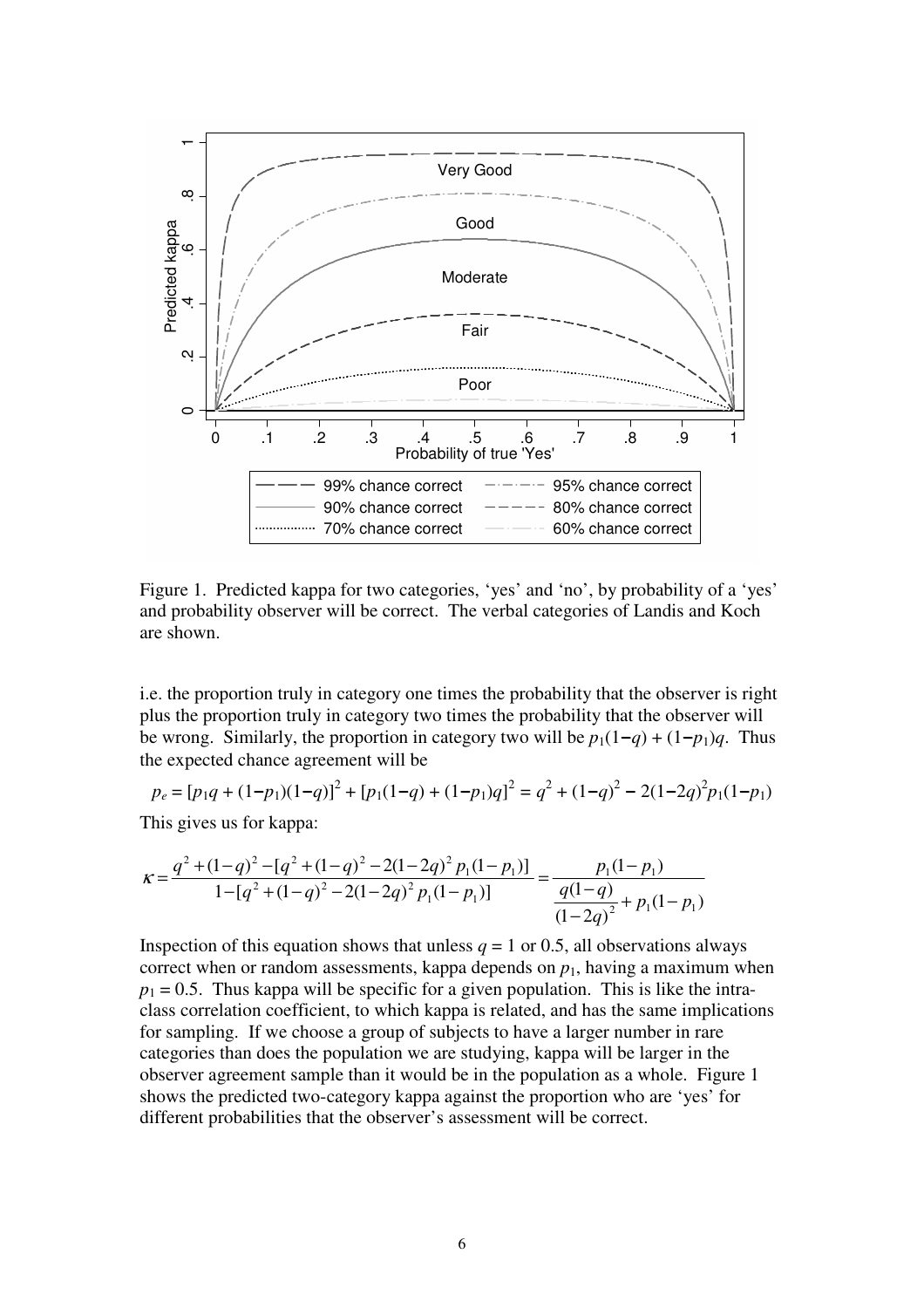#### **Table 9. Weights for disagreement between ratings of physical health as judged by health visitor and general practitioner**

| General      |      |      | Health visitor |           |
|--------------|------|------|----------------|-----------|
| practitioner | Poor | Fair | Good           | Excellent |
| Poor         |      |      |                |           |
| Fair         |      |      |                |           |
| Good         |      |      |                |           |
| Excellent    |      |      |                |           |

#### **Table 10. Alternative weights for disagreement between ratings of physical health as judged by health visitor and general practitioner**

| General      |      |      | Health visitor |           |
|--------------|------|------|----------------|-----------|
| practitioner | Poor | Fair | Good           | Excellent |
| Poor         |      |      |                |           |
| Fair         |      |      |                |           |
| Good         |      |      |                |           |
| Excellent    |      |      |                |           |

What is most striking about Figure 1 is that kappa is maximum when the probability of a true 'yes'is 0.5. As this probability gets closer to zero or to one, the expected kappa gets smaller, quite dramatically so at the extremes when agreement is very good. Unless the agreement is perfect, if one of two categories is small compared to the other, kappa will be small, no matter how good the agreement is. This causes grief for a lot of users.

We can see that the lines in Figure 1 correspond quite closely to the categories of Landis and Koch, shown in Table 8.

# **Weighted kappa**

For the data of Table 6, kappa is low, 0.13. However, this may be misleading. Here the categories are ordered. The disagreement between 'good' and 'excellent' is not as great as between 'poor' and 'excellent'. We may think that a difference of one category is reasonable whereas others are not. We can take this into account if we allocate weights to the importance of disagreements, as shown in Table 9. We suppose that the disagreement between 'poor' and 'excellent' is three times that between 'poor' and 'Fair'. As the weight is for the degree of *disagreement*, a weight of zero means that observations in this cell agree.

Denote the weight for cell *i*,*j* by  $w_{ij}$ , the proportion in cell *i*,*j* by  $p_{ij}$  and the expected proportion in *i*,*j* by *p<sup>e</sup>*,*ij* . The weighted disagreement will be found by multiplying the proportion in each cell by its weight and adding,  $\sum w_{ij}p_{ij}$ . We can turn this into a weighted proportion disagreeing by dividing by the maximum weight,  $w_{\text{max}}$ . This is the largest value which  $\sum w_{ij} p_{ij}$  can take, attained when all observations are in the cell with the largest weight. The weighted proportion agreeing would be one minus this. Thus the weighted proportion agreeing is  $p = 1 - \sum w_{ij} p_{ij} / w_{max}$ . Similarly, the weighted expected proportion agreeing is  $p_e = 1 - \sum w_{ij} p_{e,ij} / w_{\text{max}}$ .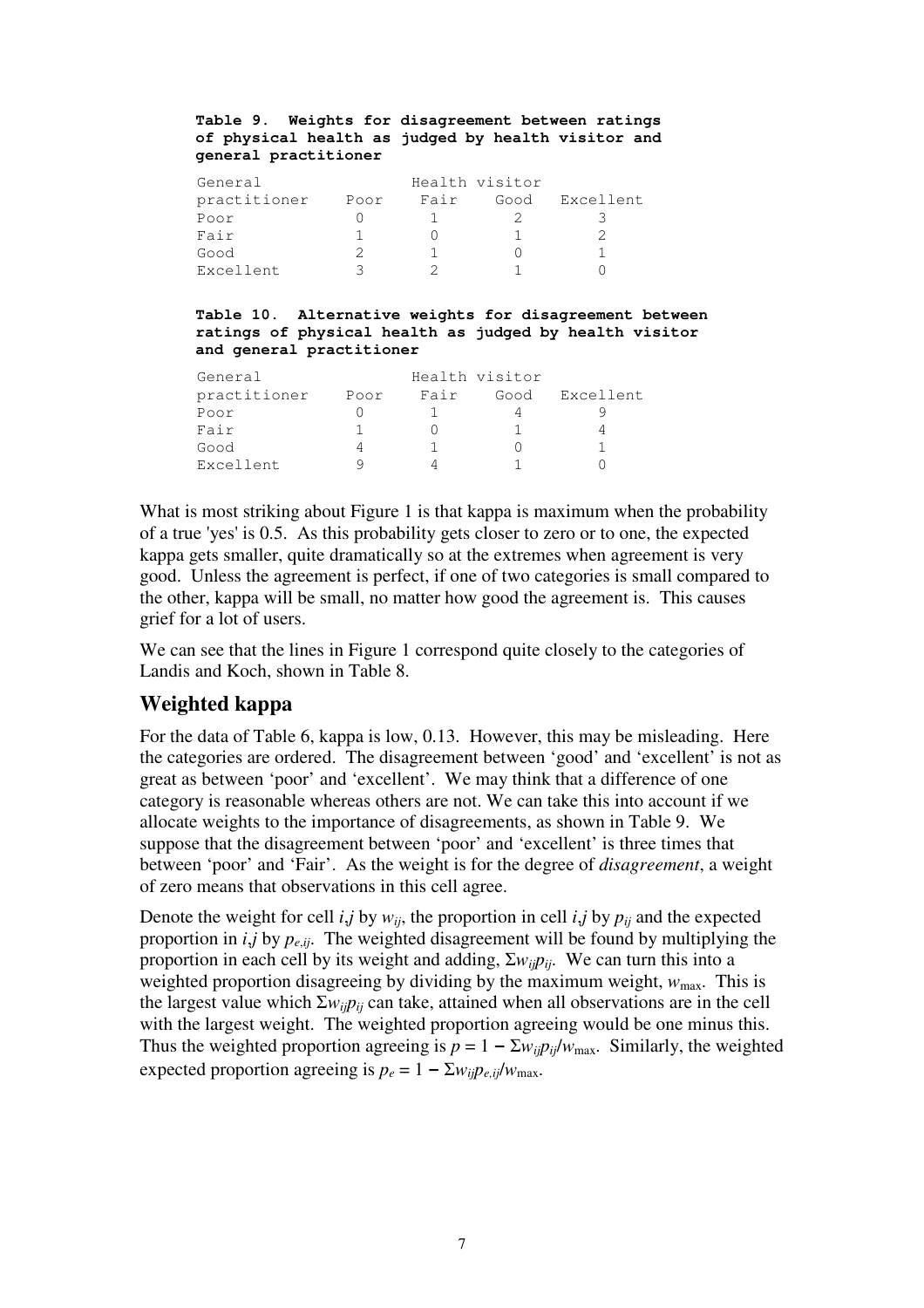Defining weighted kappa as for standard kappa, we get

$$
\kappa_{w} = \frac{p - p_e}{1 - p_e} = \frac{1 - \sum w_{ij} p_{ij} / w_{\text{max}} - (1 - \sum w_{ij} p_{e,ij} / w_{\text{max}})}{1 - (1 - \sum w_{ij} p_{e,ij} / w_{\text{max}})} = 1 - \frac{\sum w_{ij} p_{ij}}{\sum w_{ij} p_{e,ij}}
$$

If all the  $w_{ii} = 1$  except on the main diagonal, where  $w_{ii} = 0$ , we get the usual unweighted kappa.

For Table 6, using the weights of Table 9, we get  $\kappa_w=0.23$ , larger than the unweighted value of 0.13.

The standard error of weighted kappa is given by the approximate formula:

$$
SE(\kappa_{w}) = \sqrt{\frac{\sum w_{ij}^{2} p_{ij} - (\sum w_{ij} p_{ij})^{2}}{m(\sum w_{ij} p_{e,ij})^{2}}}
$$

For the significance test this reduces to

$$
SE(\kappa_{w}) = \sqrt{\frac{\sum w_{ij}^{2} p_{e,ij} - (\sum w_{ij} p_{e,ij})^{2}}{m(\sum w_{ij} p_{e,ij})^{2}}}
$$

by replacing the observed  $p_{ii}$  by their expected values under the null hypothesis. We use these as we did for unweighted kappa.

#### **Table 11. Linear weights for agreement between ratings of physical health as judged by health visitor and general practitioner**

| General      |      |      | Health visitor |           |
|--------------|------|------|----------------|-----------|
| practitioner | Poor | Fair | Good           | Excellent |
| Poor         | 1.00 | 0.67 | 0.33           | 0.00      |
| Fair         | 0.67 | 1.00 | 0.67           | 0.33      |
| Good         | 0.33 | 0.67 | 1.00           | 0.67      |
| Excellent    | 0.00 | 0.33 | 0.67           | 1.00      |

**Table 12. Quadratic weights for agreement between ratings of physical health as judged by health visitor and general practitioner**

| General      |      | Health visitor |      |           |
|--------------|------|----------------|------|-----------|
| practitioner | Poor | Fair           | Good | Excellent |
| Poor         | 1.00 | 0.89           | 0.56 | 0.00      |
| Fair         | 0.89 | 1.00           | 0.89 | 0.56      |
| Good         | 0.56 | 0.89           | 1.00 | 0.89      |
| Excellent    | 0.00 | 0.56           | 0.89 | 1.00      |

The choice of weights is important. If we define a new set, the squares of the old, as shown in Table 10, we get  $\kappa_w = 0.35$ . In the example, the agreement is better if we attach a bigger relative penalty to disagreements between 'poor' and 'excellent' . Clearly, we should define these weights in advance rather than derive them from the data. Cohen (1968) recommended that a committee of experts decide them, but in practice it seems unlikely that this happens. In any case, when using weighted kappa we should state the weights used. I suspect that in practice people use the default weights of the program.

If we combine categories, weighted kappa may still change, but it should do so to a lesser extent than unweighted kappa.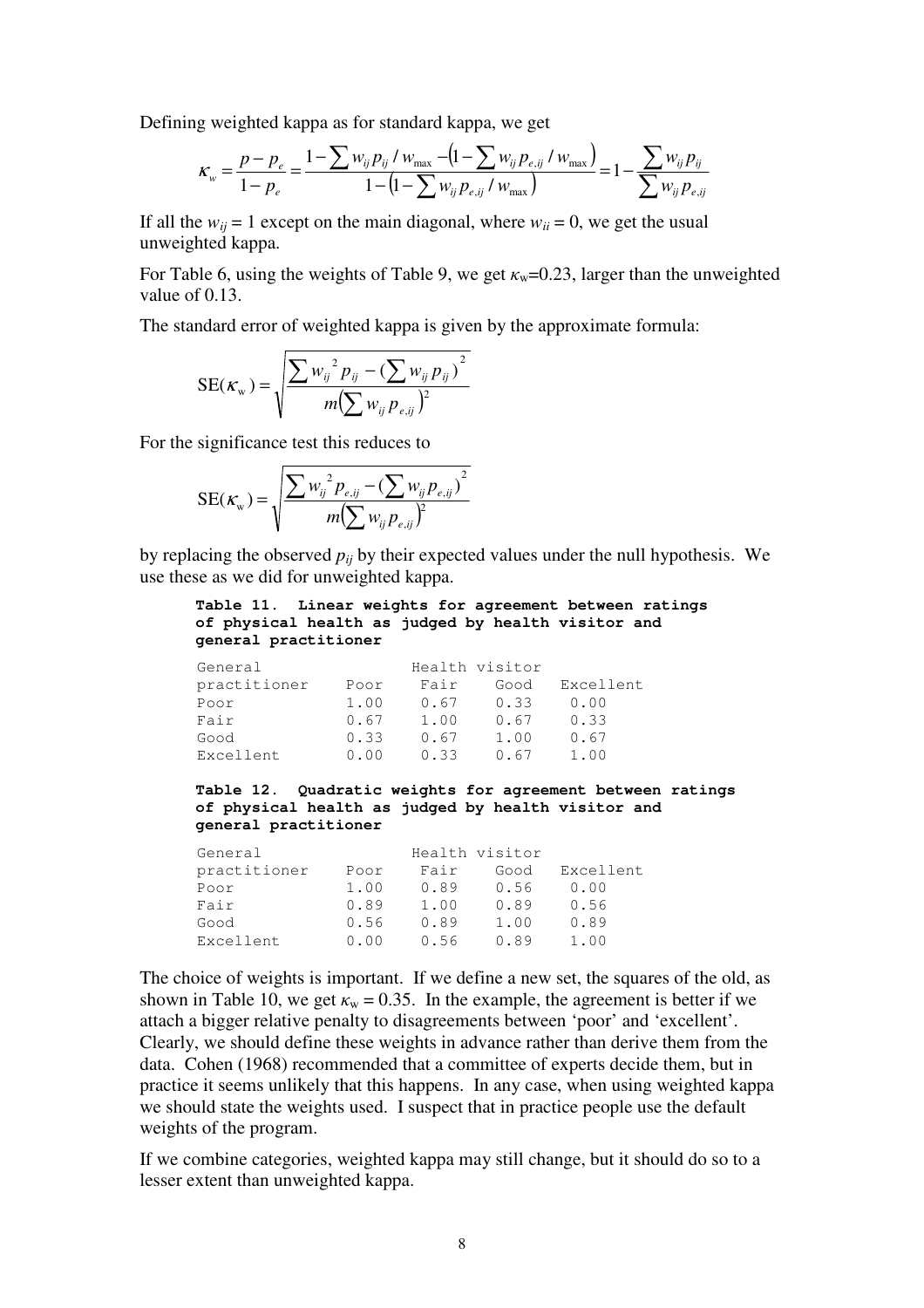|  |                                                       |  |  |  | Table 13. Ratings of 40 statements as 'Adult', 'Parent' or 'Child' |  |
|--|-------------------------------------------------------|--|--|--|--------------------------------------------------------------------|--|
|  | by 10 transactional analysts, Falkowski et al. (1980) |  |  |  |                                                                    |  |

| Statement      | Observer       |               |               |                |              |                |              |              |              |              |  |
|----------------|----------------|---------------|---------------|----------------|--------------|----------------|--------------|--------------|--------------|--------------|--|
|                | Α              | B             | $\mathsf{C}$  | D              | E            | F              | G            | Н            | I            | J            |  |
| 1              | $\mathsf{C}$   | $\mathsf{C}$  | $\mathsf C$   | $\mathsf C$    | $\mathsf{C}$ | $\mathsf{C}$   | $\mathsf{C}$ | $\mathsf{C}$ | $\mathsf{C}$ | $\mathsf{C}$ |  |
| $\overline{c}$ | P              | $\mathsf{C}$  | $\mathsf C$   | $\mathsf C$    | $\mathsf C$  | $\, {\bf P}$   | $\mathsf{C}$ | $\mathsf C$  | $\mathsf C$  | $\mathsf C$  |  |
| 3              | A              | $\mathsf{C}$  | $\mathsf{C}$  | $\mathsf{C}$   | $\mathsf{C}$ | $\, {\bf P}$   | $\, {\bf P}$ | $\mathsf C$  | $\mathsf{C}$ | $\mathsf C$  |  |
| 4              | $\, {\bf P}$   | Α             | Α             | Α              | $\, {\bf P}$ | $\, {\bf A}$   | $\mathsf{C}$ | $\mathsf C$  | $\mathsf C$  | $\mathsf C$  |  |
| 5              | Α              | Α             | Α             | Α              | $\, {\bf P}$ | $\, {\bf A}$   | Α            | Α            | Α            | ${\bf P}$    |  |
| 6              | $\mathsf{C}$   | $\mathsf{C}$  | $\mathsf C$   | $\mathsf C$    | $\mathsf C$  | $\mathsf{C}$   | $\mathsf{C}$ | $\mathsf C$  | $\mathsf C$  | $\mathsf C$  |  |
| 7              | A              | Α             | Α             | $\, {\bf A}$   | $\, {\bf P}$ | $\,$ A         | $\, {\bf A}$ | Α            | Α            | Α            |  |
| 8              | $\mathsf{C}$   | $\mathsf{C}$  | $\mathsf C$   | $\mathsf C$    | $\,$ A       | $\mathsf{C}$   | $\, {\bf P}$ | Α            | $\mathsf C$  | $\mathsf C$  |  |
| 9              | $\, {\bf P}$   | $\, {\bf P}$  | Ρ             | Ρ              | $\, {\bf P}$ | $\, {\bf P}$   | $\mathbf P$  | $\, {\tt A}$ | Ρ            | ${\bf P}$    |  |
| 10             | $\, {\bf P}$   | $\, {\bf P}$  | $\, {\bf P}$  | P              | $\, {\bf P}$ | $\, {\bf P}$   | $\, {\bf P}$ | $\, {\bf P}$ | $\, {\bf P}$ | ${\bf P}$    |  |
| 11             | $\, {\bf P}$   | $\mathsf{C}$  | $\mathsf C$   | $\mathsf C$    | $\mathsf C$  | $\, {\bf P}$   | $\mathsf C$  | $\mathsf C$  | $\mathsf C$  | $\mathsf{C}$ |  |
| 12             | $\, {\bf P}$   | $\, {\bf P}$  | $\, {\bf P}$  | $\, {\bf P}$   | $\, {\bf P}$ | $\mathbf P$    | $\, {\bf A}$ | $\mathsf C$  | $\mathsf C$  | ${\bf P}$    |  |
| 13             | P              | $\,$ $\,$     | P             | $\overline{P}$ | $\, {\bf P}$ | $\overline{A}$ | $\, {\bf P}$ | $\, {\bf P}$ | Α            | Α            |  |
| 14             | $\mathbf C$    | $\, {\bf P}$  | $\, {\bf P}$  | $\, {\bf P}$   | $\, {\bf P}$ | $\, {\bf P}$   | $\, {\bf P}$ | $\mathsf C$  | Α            | ${\bf P}$    |  |
| 15             | Α              | Α             | Ρ             | Ρ              | ${\bf P}$    | $\mathsf{C}$   | $\, {\bf P}$ | Α            | Α            | $\mathsf C$  |  |
| 16             | $\overline{P}$ | A             | $\mathsf C$   | $\, {\bf P}$   | $\, {\bf P}$ | $\,$ $\,$      | $\mathsf{C}$ | $\mathsf C$  | $\mathsf{C}$ | $\mathsf C$  |  |
| 17             | $\, {\bf P}$   | $\, {\bf P}$  | $\mathsf C$   | $\mathsf C$    | $\mathsf C$  | $\mathsf{C}$   | $\mathbf P$  | Α            | $\mathsf C$  | $\mathsf C$  |  |
| 18             | $\mathsf C$    | $\mathsf C$   | $\mathsf C$   | $\mathsf C$    | $\mathsf C$  | $\, {\bf A}$   | $\, {\bf P}$ | $\mathsf C$  | $\mathsf C$  | $\mathsf C$  |  |
| 19             | $\mathsf{C}$   | A             | $\mathsf C$   | $\mathsf C$    | $\mathsf{C}$ | A              | $\mathsf{C}$ | $\, {\tt A}$ | $\mathsf C$  | $\mathsf C$  |  |
| 20             | Α              | $\mathsf C$   | $\, {\bf P}$  | $\mathsf C$    | P            | $\, {\bf P}$   | $\, {\bf P}$ | Α            | $\mathsf C$  | ${\bf P}$    |  |
| 21             | $\mathsf{C}$   | $\mathsf{C}$  | $\mathsf C$   | $\, {\bf P}$   | $\mathsf{C}$ | $\mathsf{C}$   | $\mathsf{C}$ | $\mathsf C$  | $\mathsf C$  | $\mathsf C$  |  |
| 22             | A              | $\, {\tt A}$  | $\mathcal{C}$ | $\, {\tt A}$   | $\, {\bf P}$ | $\, {\tt A}$   | $\mathsf{C}$ | $\, {\tt A}$ | Α            | $\, {\tt A}$ |  |
| 23             | $\, {\bf P}$   | P             | $\, {\bf P}$  | $\, {\bf P}$   | $\, {\bf P}$ | $\, {\tt A}$   | $\, {\bf P}$ | $\, {\bf P}$ | $\, {\bf P}$ | $\, {\bf P}$ |  |
| 24             | $\, {\bf P}$   | $\mathsf{C}$  | $\, {\bf P}$  | $\mathsf{C}$   | $\mathsf C$  | $\, {\bf P}$   | $\, {\bf P}$ | $\mathsf C$  | Ρ            | $\, {\bf P}$ |  |
| 25             | $\mathsf{C}$   | $\mathsf{C}$  | $\mathsf C$   | $\mathsf C$    | $\mathsf C$  | $\mathsf{C}$   | $\mathsf{C}$ | $\mathsf C$  | $\mathsf C$  | $\mathsf C$  |  |
| 26             | $\mathsf{C}$   | $\mathsf{C}$  | $\mathsf{C}$  | $\mathsf{C}$   | $\mathsf C$  | $\mathsf{C}$   | $\mathsf{C}$ | $\mathsf C$  | $\mathsf{C}$ | $\mathsf C$  |  |
| 27             | Α              | $\, {\bf P}$  | $\, {\bf P}$  | Α              | ${\bf P}$    | $\, {\bf A}$   | $\mathsf C$  | $\mathsf C$  | Α            | $\, {\bf A}$ |  |
| 28             | $\mathsf{C}$   | $\mathsf{C}$  | $\mathsf C$   | $\mathsf C$    | $\mathsf{C}$ | $\mathsf{C}$   | $\mathsf{C}$ | $\mathsf{C}$ | $\mathsf C$  | $\mathsf C$  |  |
| 29             | A              | A             | $\mathsf{C}$  | $\mathsf{C}$   | $\,$ $\,$    | $\,$ A         | $\, {\bf A}$ | Α            | Α            | $\, {\bf A}$ |  |
| 30             | A              | Α             | $\mathsf C$   | $\, {\bf A}$   | $\, {\bf P}$ | $\, {\bf P}$   | $\, {\bf A}$ | $\, {\bf P}$ | Α            | Α            |  |
| 31             | $\mathsf C$    | $\mathsf C$   | $\mathsf C$   | $\mathsf C$    | $\mathsf C$  | $\mathsf{C}$   | $\mathsf C$  | $\mathsf C$  | $\mathsf C$  | $\mathsf C$  |  |
| 32             | P              | $\mathcal{C}$ | P             | P              | $\, {\bf P}$ | $\, {\bf P}$   | $\mathbf C$  | P            | Ρ            | $\, {\bf P}$ |  |
| 33             | $\, {\bf P}$   | P             | $\, {\bf P}$  | P              | P            | ${\bf P}$      | $\, {\bf P}$ | $\, {\bf P}$ | Ρ            | Ρ            |  |
| 34             | $\, {\bf P}$   | $\, {\bf P}$  | $\, {\bf P}$  | $\, {\bf P}$   | $\,$ A       | $\mathsf C$    | $\mathsf C$  | $\, {\tt A}$ | $\mathsf C$  | $\mathsf C$  |  |
| 35             | $\overline{P}$ | $\, {\bf P}$  | $\, {\bf P}$  | $\mathbf P$    | $\, {\bf P}$ | $\,$ A         | $\, {\bf P}$ | $\, {\bf P}$ | $\, {\tt A}$ | $\rm P$      |  |
| 36             | $\, {\bf P}$   | $\, {\bf P}$  | $\, {\bf P}$  | $\overline{P}$ | $\, {\bf P}$ | $\, {\bf P}$   | $\, {\bf P}$ | $\mathsf{C}$ | $\mathsf{C}$ | ${\bf P}$    |  |
| 37             | A              | $\mathsf C$   | $\, {\bf P}$  | $\, {\bf P}$   | $\, {\bf P}$ | $\, {\bf P}$   | $\, {\bf P}$ | $\, {\bf P}$ | $\mathsf C$  | Α            |  |
| 38             | $\mathsf{C}$   | $\mathsf{C}$  | $\mathsf C$   | $\mathsf C$    | $\mathsf C$  | $\mathsf{C}$   | $\mathsf{C}$ | $\mathsf C$  | $\mathsf C$  | ${\bf P}$    |  |
| 39             | A              | $\mathsf{C}$  | $\mathsf{C}$  | $\mathsf{C}$   | $\mathsf{C}$ | $\mathsf{C}$   | $\mathbf C$  | $\mathsf C$  | $\mathsf{C}$ | $\mathsf{C}$ |  |
| 40             | A              | $\, {\bf P}$  | $\mathsf{C}$  | A              | A            | A              | $\, {\bf A}$ | A            | A            | $\, {\bf A}$ |  |

We should state the weights which are used for weighted kappa. The weights in Table 9 are sometimes called linear weights. Linear weights are proportional to number of categories apart. The weights in Table 10 are sometimes called quadratic weights. Quadratic weights are proportional to the square of the number of categories apart.

Tables 9 and 10 show weights as originally defined by Cohen (1968). It is also possible to describe the weights as weights for the agreement rather than the disagreement. This is what Stata does. (SPSS 16 does not do weighted kappa.) Stata would give the weight for perfect agreement along the main diagonal (i.e. "poor" and "poor", "fair" and "fair", etc.) as 1.0. It then gives smaller weights for the other cells, the smallest weight being for the biggest disagreement (i.e. "poor" and "excellent").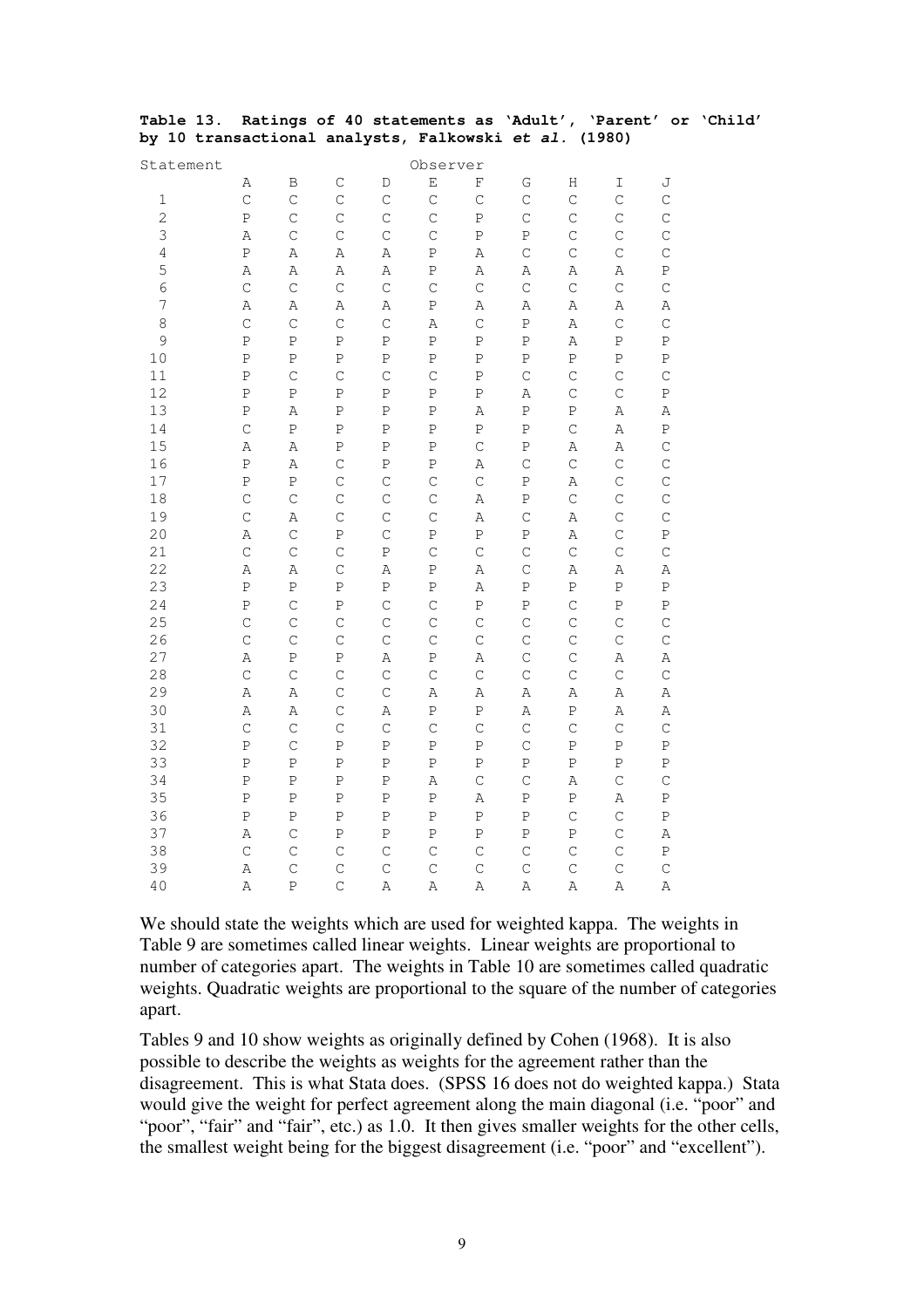Table 11 shows linear weights for agreement rather than for disagreement, standardised so that 1.0 is perfect agreement.

Like Table 9, the weights are equally spaced going down to zero. To get the weights for agreement from those for disagreement, we subtract the disagreement weights from their maximum value and divide by that maximum value. For the quadratic weights of Table 10, we get the quadratic weights for agreement shown in Table 12.

Both versions of linear weights give the same kappa statistic, as do both versions of quadratic weights.

# **Kappa for many observers**

Cohen (1960, 1968) dealt with only two observers. In most observer variation studies, we want observations on a group of subjects by many observers. For an example, Table 13 shows the results of a study of observer variation in transactional analysis (Falkowski *et al.* 1980). Observers watched video recordings of discussions between anorexic subjects and their families. Observers classified 40 statements as being made by 'adult', 'parent' or 'child', as a way of understanding the psychological relationships between the family members. For some statements, such as statement 1, there was perfect agreement, all observers giving the same classification. Others statements, e.g. statement 15, produced no agreement between the observers. These data were collected as a validation exercise, to see whether there was any agreement at all between observers. In this section, we extend kappa to more than two observers.

Fleiss (1971) extended Cohen's kappa to the study of agreement between many observers. To estimate kappa by Fleiss' method we ignore any relationship between observers for different subjects. This method does not take any weighting of disagreements into account, and so is suitable for the data of Table 13.

We shall omit the details. For Table 13,  $\kappa = 0.43$ .

Fleiss only gives the standard error of kappa for testing the null hypothesis of no agreement. For Table 13 it is  $SE(x) = 0.02198$ . If the null hypothesis were true, the ratio  $\kappa / SE(\kappa)$  would be from a Standard Normal Distribution;  $\kappa / SE(\kappa) =$  $0.43156/0.02198 = 19.6$ ,  $P < 0.001$ . The agreement is highly significant and we can conclude that transactional analysts assessments are not random.

Fleiss only gives the standard error of kappa for many observers under the null hypothesis. The distribution of kappa if there is agreement is not known, which means that confidence intervals and comparison of kappa statistics can only be approximate.

We can extend Fleiss's method to the case when the number of observers is not the same for each subject but varies, and for weighted kappa.

# **References**

Barrett, J.F.R., Jarvis, G.J., Macdonald, H.N., Buchan, P.C., Tyrrell S.N., and Lilford, R.J. (1990) Inconsistencies in clinical decision in obstetrics *Lancet* **336,** 549-551.

Cohen, J. (1960) A coefficient of agreement for nominal scales. *Educational and Psychological Measurement* **20**, 37-46.

Cohen, J. (1968) Weighted kappa: nominal scale agreement with provision for scaled disagreement or partial credit. *Psychological Bulletin* **70**, 213-220.